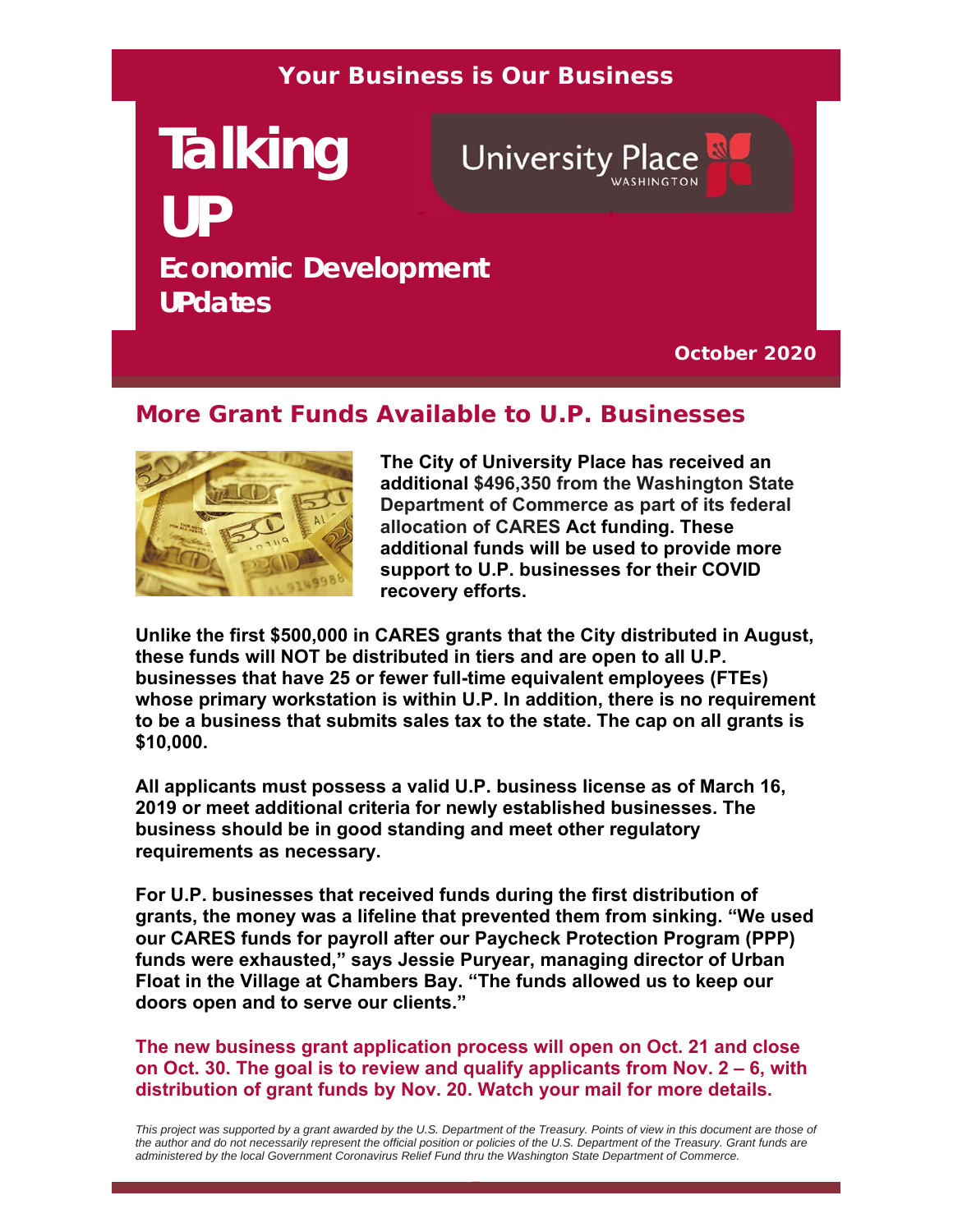## **It's Time to Dine-In Again!**

**The Pierce County Council has reallocated \$7.5 million in CARES Act monies to establish a new program to preserve jobs and help restaurants fill vacant tables. This new program will offer a 30 percent discount to dine-in customers, excluding alcohol purchases. The 30 percent discount is only available to customers eating at eligible restaurants during a two-week promotional window.** 



**Although the specific promotional dates have not been set, several criteria have been outlined, including:** 

**• The total amount of funding available to each restaurant cannot exceed \$90,000. During the two-week promotional period, eligible restaurants can receive compensation up to 50 percent of gross sales for dine-in meals, excluding alcohol, for each day. No participating restaurants will receive less than \$5,000.**

**• Full-service restaurants designated with a NAICS Code 722511 on their business license and which were in operation before March 23, 2020 and are still open are eligible.**

**• Businesses must agree to provide documentation of gross sales of dine-in meals, excluding alcohol, and the value of discounts given for each eligible day during the two-week promotional period.**

**Should the local health officer determine it is unsafe for restaurants to offer dine-in service due to increasing COVID-19 case transmissions, the 30 percent discount can apply to take out meals during the two-week promotional period.** 

**More information about the promotional dine-in event, including participating restaurants and dates, will be shared once the program is operational. Check the Pierce County Economic Development Department website regularly for updates.**

# **Light It UP!**



**U.P. businesses are encouraged to help end 2020 on a bright note by participating in the annual Light UP campaign.**

**This voluntary initiative, launched in 2011 and championed by Councilmember Ken Grassi, encourages businesses to illuminate both sides** 

**of Bridgeport Way from 27th to 44th streets, and 27th Street from Mildred (67th) to Grandview during the holiday season.**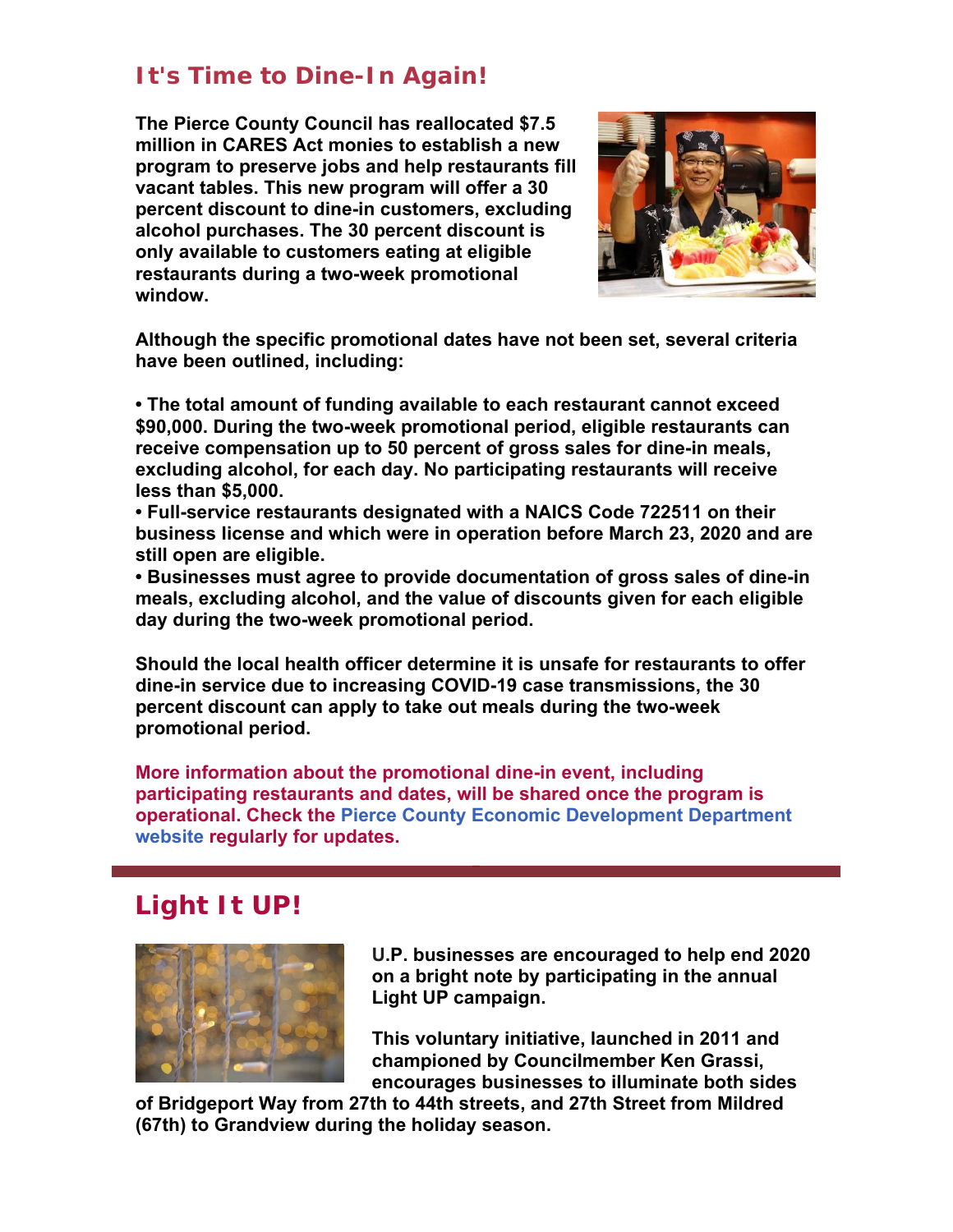**Stand out this holiday season by installing white LED lights along the roofline of your building, starting Nov. 1, 2020 and running through Jan.15, 2021. A letter from Councilmember Pro Tem Howard Lee about this program will be sent out later this month.**

**This holiday season is sure to be a challenging one, so please consider drawing attention to your business—and those around you—by participating in this cherished U.P. tradition.** 

## **Sit in (Virtually) on the Next Economic Development Advisory Commission Meeting**

**Hear for yourself the important work the City of University Place Economic Development Advisory Commission does to support our local business community's interests. You can join the EDAC's Oct. 22 meeting virtually by calling 509.342.7253 and using Conference ID 571 539 793#. The meeting runs from 8 a.m. to 9 a.m.**

**Please join in – and perhaps you'll want to join the Commission yourself**!

### **Next ScaleUp Begins Monday**



**Minority-, veteran- and woman-owned businesses are invited to participate in a special accelerated ScaleUp FREE online training that will run from Oct. 8-Nov. 12.** 

**Learn new strategies for resiliency and sustainability amid the global pandemic, including:** 

- **Creating operational systems for your pivot and beyond.**
- **Thinking more strategically about growth.**
- **Strengthening your product and/or service.**
- **Increasing revenue in a shifting market.**
- **Creating a profitable and resilient marketing strategy.**
- **Creating your own competitive advantage.**

**The three-hour online training sessions include virtual classroom training, roundtables, best practices and access to other resources. A special "Study Hall" provides opportunities for private mentoring and coaching. The ideal candidate for ScaleUp: The COVID Edition is the president/owner of a Washington State business that has been in operation for two years and has annual revenues in excess of \$100,000.**

**This free course is made possible through partnership with the Minority Business Development Agency and a grant from the U.S. Department of Commerce. Learn more and register now!**

## **Emergency Preparedness:**